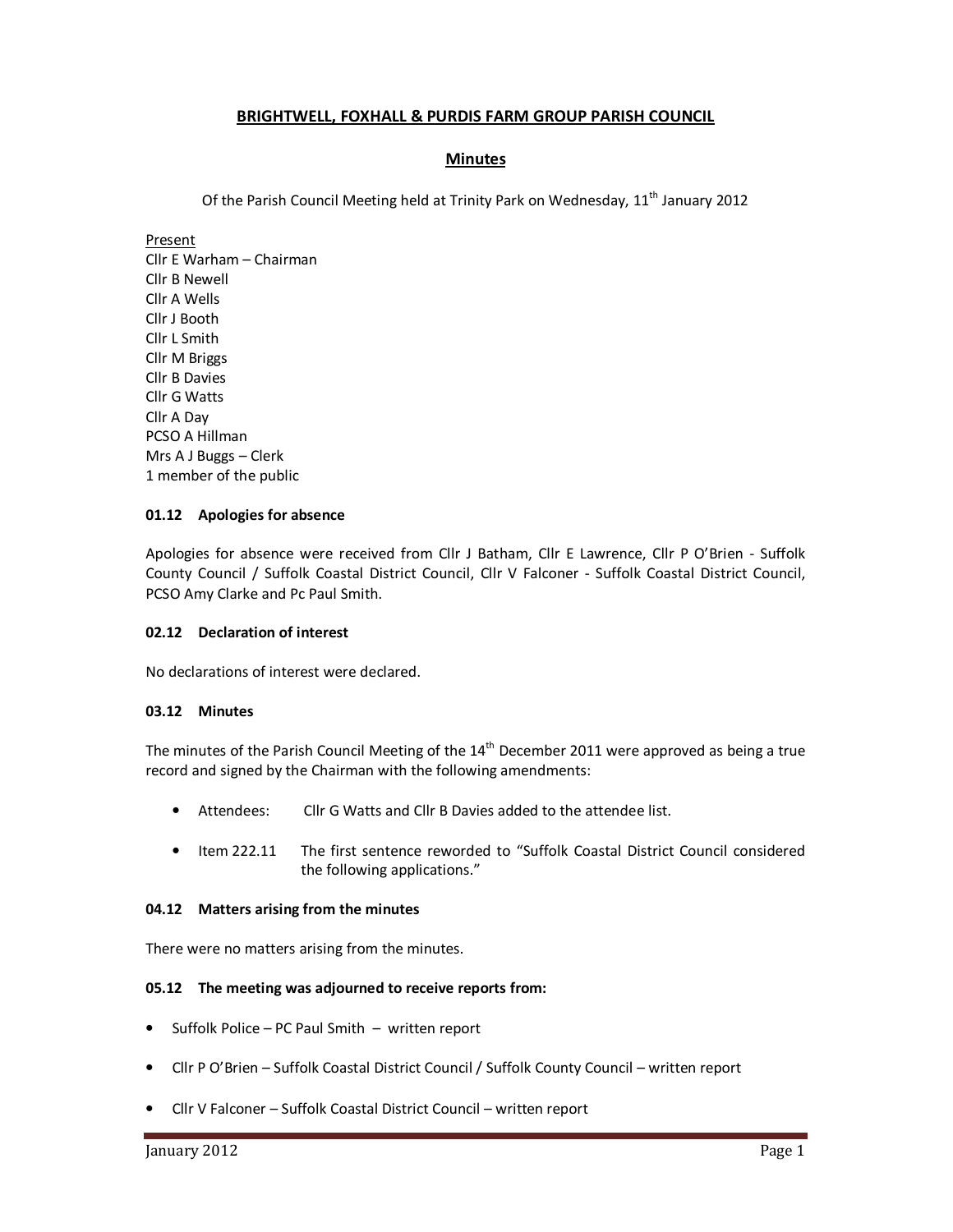### **The meeting was re-convened.**

## **06.12 Clerk's Report**

The Clerk's report had previously been circulated and it was agreed that some of the items should be discussed as per the agenda.

## Bulk-Buying Scheme for Domestic Heating Oil

Suffolk Acre is introducing a new bulk-buying scheme for domestic heating oil. Suffolk Acre is asking whether asking the Parish Council to publicise the scheme and in particular in recruiting a local coordinator for the parish. Further information can be obtained by going to www.communitybuying.org.uk.

The Clerk reported that bulk-buying schemes existed in the local area and it was agreed enquiries should be made regarding the contact for local schemes.

## Repeal of the Local Government (Discretionary Payments) Regulations 1966

The SALC have notified councils of the following repeal of the Local Government (Discretionary Payments) Regulations 1996 as follows:

We confirm the Local Government (Discretionary Payments) (Injury Allowances) Regulations 2011, SI 2954 ("the 2011 Regulations"), which will revoke Part VI of the 1996 Regulations, was laid before parliament on  $14<sup>th</sup>$  December 2011 and is due to come into force on  $16<sup>th</sup>$  January 2012.

The effect of the 2011 Regulations means that after  $16<sup>th</sup>$  January 2012, councils will no longer have the discretion to pay a gratuity. However, CLG's view (with which NALC is in agreement) is that local councils may still fulfil any extant contractual obligations which relate to the payment of gratuities. More guidance in respect of the 1966 Regulations is available in legal Topic Note 34 – Retirement Gratuities.

This will not affect our Parish Council as we do not make any discretionary payments.

### Electoral Register 2011/2012

We have received an up to date copy of the Electoral Registers 2011/2012 for Brightwell, Foxhall and Purdis Farm. I have received the password and by doing so have confirmed that I understand my responsibilities surrounding the register as detailed below.

I understand that this has been supplied in accordance with the Representation of the People (England and Wales) (Amendment) Regulations.

I will not:

Supply a copy of the full register to any other person, Disclose any information contained in it that it is not contained in the edited register, or Make use of any such information.

# **07.12 Parking Opposite Mill Road Drive junction with Murrills Road**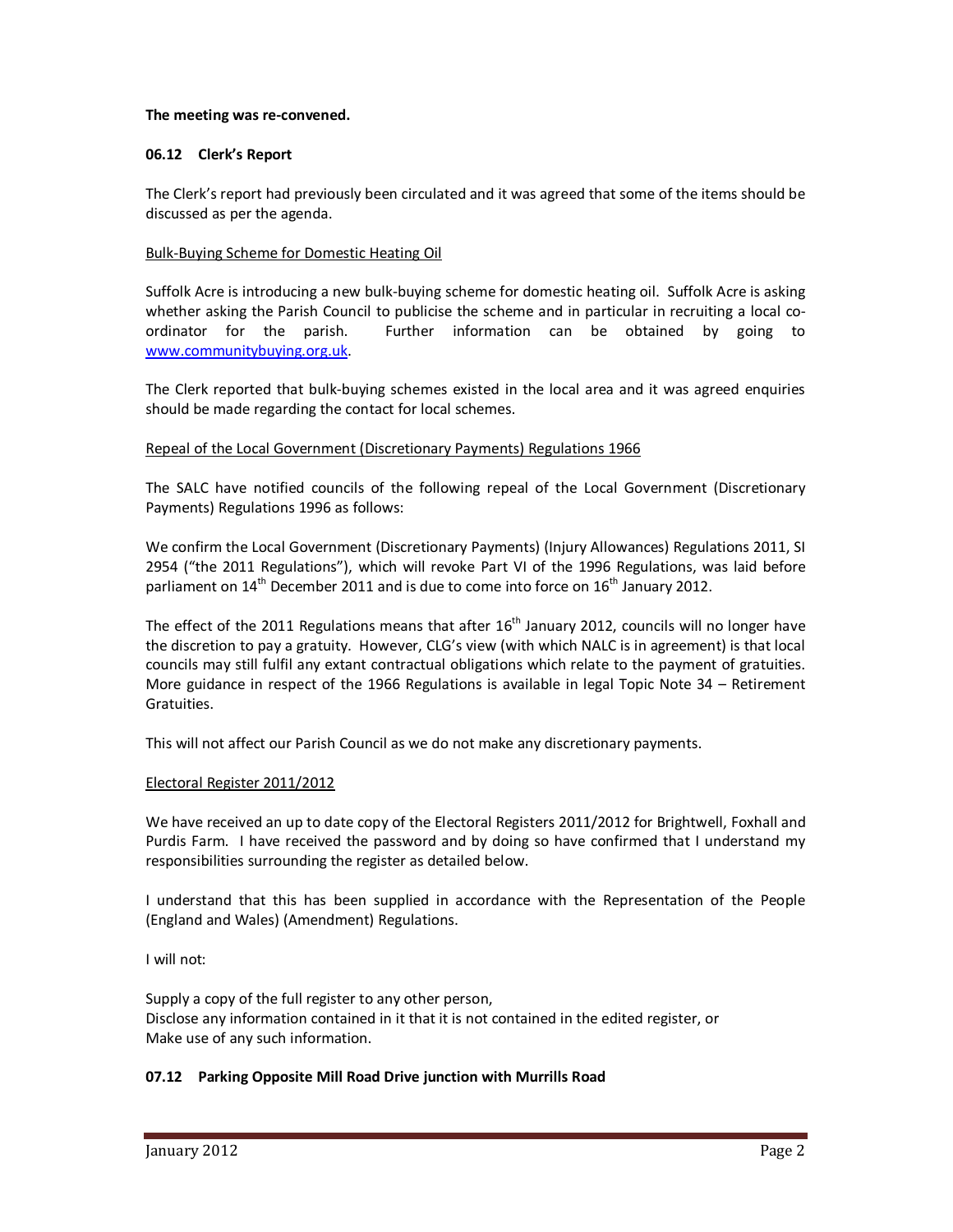PCSO Andi Hillman reported that the police would be putting advisory notices on cars informing the driver of the alleged offence and that if they offended on a future occasion, formal action would be taken which may lead to a fine.

# **08.12 Request for Lighting the Bus Stops near to the new Mansfield Business Park Development**

Following discussion it was agreed to take no further action on this matter.

# **09.12 Proposed Development of Land off Purdis Farm Lane/Bucklesham Road Purdis Farm**

Cllr Warham reported that a high number of people attended the Public Exhibition held by Taylor Wimpey on the 15<sup>th</sup> December 2011. Cllr Newell said that comment forms had been available at the meeting and that she had a supply if anybody would like copies. Cllr Davies said that there might be a problem with traffic in the area at peak times. It was agreed that Cllr Smith should investigate with Suffolk County Council the possibility of installing traffic lights for the egress from Bucklesham Road at St Augustine's roundabout. Councillors also suggested that as the developers had an option on the land by the junction to the site to widen if there is further building on the back lands that it might be an idea to build a wider junction at the time of the initial development so as to avoid two lots of road works and provide a good junction at the start.

It was also agreed that the Clerk should contact Taylor Wimpey informing them that concerns had been raised regarding the volume of traffic at peak times and also seek clarification on the position concerning low cost housing.

# **10.12 Localism Act 2011**

The Parish Council discussed the Localism Act 2011 and in particular producing a Neighbourhood Plan as set out in the Act. In her report Cllr Falconer had highlighted that communities will be able to establish general planning policies for the development and use of land in a neighbourhood and that they will be able to say where new homes and offices should be built and what they should look like.

It was agreed that the Clerk should contact Gillian Benjamin at Suffolk Acre for further information and clarification and report back to the next Parish Council Meeting.

# **11.12 Locality Budget 2011/2012**

The Parish Council discussed where the seat and waste bin for Brightwell should be situated. It was suggested that a notice be put up on the piece of land stating that the Parish Council intends to provide a seat and a waste bin and that any objections should be made within 28 days. It was agreed that the Clerk should contact the Suffolk Association of Local Councils for advice on the procedure.

# **12.12 Precept 2012/2013**

Councillors discussed the proposed budget and it was agreed that the item SALC Training Courses should be increased to £500 making the total budget for 2012/2013 £10,350.

Cllr Warham proposed, seconded Cllr Davies that the Parish Council should accept the budget with the amendment and the precept for 2012/2013 should be set at £5,500 – all in favour.